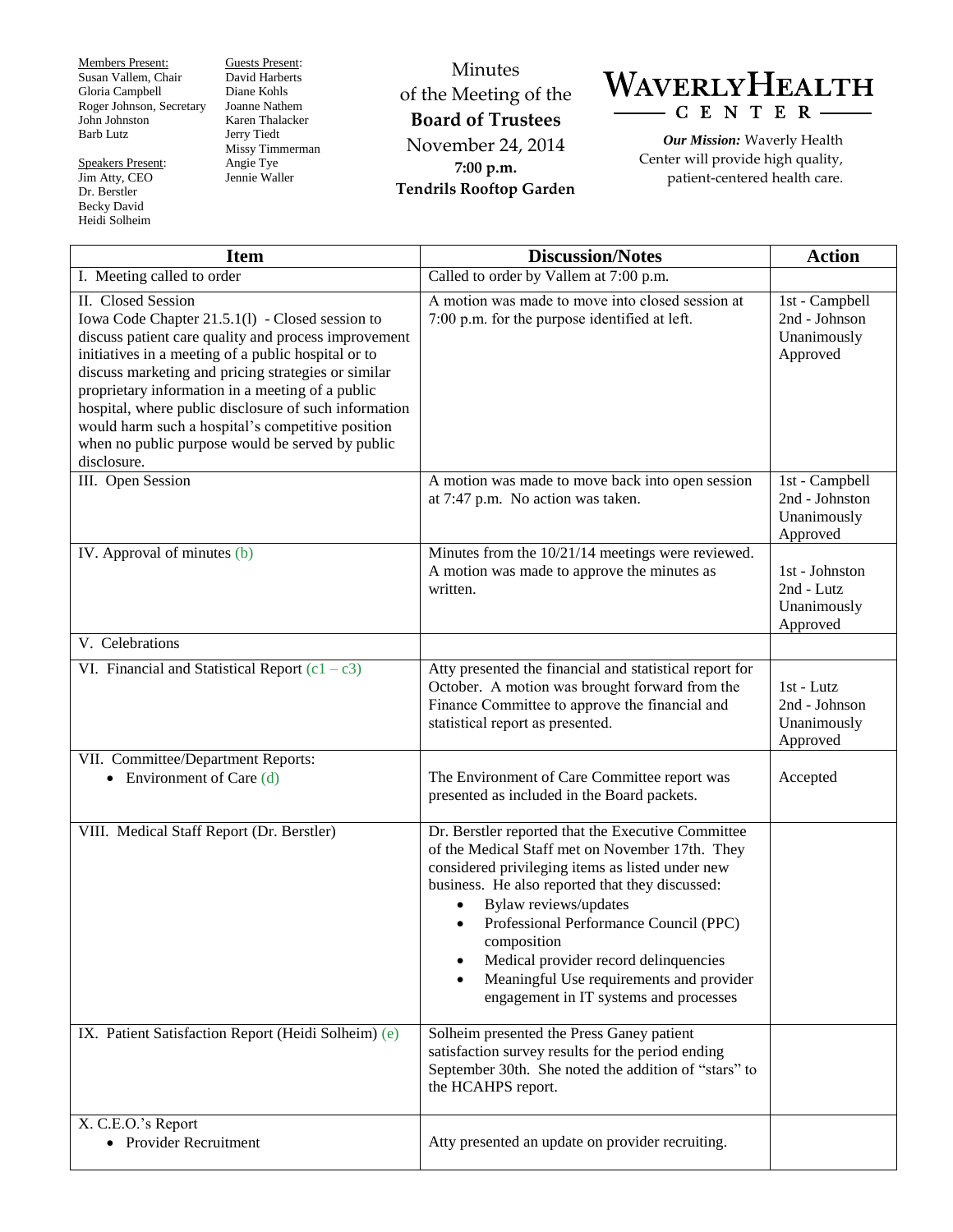| • Foundation Annual Campaign                                                                                                                                                                | Atty reported that Emily Neuendorf will be<br>presenting information about the Annual Campaign<br>at the Joint Meeting of the Board and Medical Staff                                                                                                                                                   |                                                          |
|---------------------------------------------------------------------------------------------------------------------------------------------------------------------------------------------|---------------------------------------------------------------------------------------------------------------------------------------------------------------------------------------------------------------------------------------------------------------------------------------------------------|----------------------------------------------------------|
|                                                                                                                                                                                             | in December.                                                                                                                                                                                                                                                                                            |                                                          |
| <b>Provider Documentation</b>                                                                                                                                                               | Atty noted that we are currently working on our<br>provider documentation policy to improve<br>adherence.                                                                                                                                                                                               |                                                          |
| <b>Strategic Planning</b>                                                                                                                                                                   | Atty reported that we will be working with Sarah<br>Pavelka to develop our strategic plan. Dates have<br>been set for January $15^{th}$ and $21^{st}$ . More information<br>will be emailed to the Board.                                                                                               |                                                          |
| XI. Old Business                                                                                                                                                                            | No old business.                                                                                                                                                                                                                                                                                        |                                                          |
| XII. New Business                                                                                                                                                                           |                                                                                                                                                                                                                                                                                                         |                                                          |
| • Care Payment Agreement (f)                                                                                                                                                                | David presented a three year agreement to partner<br>with Care Payment for patient account/collection<br>services. Discussion was held regarding the costs<br>and benefits of the agreement. A motion was made<br>to approve the agreement pending clarification of<br>data transfer arrangements.      | 1st - Johnston<br>2nd - Lutz<br>Unanimously<br>Approved  |
| <b>Request for Privileges:</b><br>• Dr. Olshansky, MD - Cardiology/ Cardiac<br>Electrophysiology, Covenant                                                                                  | Privileging items were presented as individually<br>listed at left. All files have been reviewed by the<br>Executive Committee of the Medical Staff. The<br>Executive Committee recommends approval. A                                                                                                  | 1st - Campbell                                           |
| Provisional Appointment to Medical Staff:<br>Teresa Isaacson, ARNP - Active, Family<br>Practice, WHC<br>Abbie Schaa, ARNP - Courtesy,<br>Cardiology, CVMS (granted temporary<br>privileges) | motion was made to approve all privileging items as<br>individually considered and recommended by the<br>Executive Committee of the Medical Staff.                                                                                                                                                      | 2nd - Johnston<br>Unanimously<br>Approved                |
| Voluntary Resignation from Medical Staff:<br>" Weiwei Li, MD - Courtesy, Cardiology,<br>Covenant                                                                                            |                                                                                                                                                                                                                                                                                                         |                                                          |
| New/Revised Policies & Procedures: None                                                                                                                                                     | There were no new or revised policies.                                                                                                                                                                                                                                                                  |                                                          |
| Finance Committee (g)<br>$\bullet$<br>Capital Purchase FYI-                                                                                                                                 | Atty reported that the Finance Committee met on<br>$11/21/14$ . Minutes from this meeting were included<br>in the Board packet.                                                                                                                                                                         |                                                          |
| • Capital Request – Dornoch Suction<br><b>Canister Washing Machine</b>                                                                                                                      | Atty presented a capital request for a Dornoch<br>suction canister washing machine at a cost not to<br>exceed \$35, 961.83.                                                                                                                                                                             |                                                          |
|                                                                                                                                                                                             | A motion was brought forth from Finance<br>Committee to approve the budgeted capital requests<br>as presented.                                                                                                                                                                                          | 1st - Johnson<br>2nd - Lutz<br>Unanimously<br>Approved   |
| • Charity Care                                                                                                                                                                              | There were no applications for charity care.                                                                                                                                                                                                                                                            |                                                          |
| Executive Committee (h)<br>$\blacksquare$ 10/30/14 - Tendrils Rooftop Garden<br>Audiovisual Equipment Upgrade Change<br>Order                                                               | The minutes of the 10/30/14 Executive Committee<br>meeting were presented as included in the Board<br>packets. The Executive Committee acted to approve<br>a change order for the Tendrils Rooftop Garden<br>audiovisual equipment. The action of the Executive<br>Committee was ratified as presented. | 1st - Vallem<br>2nd - Johnson<br>Unanimously<br>Approved |